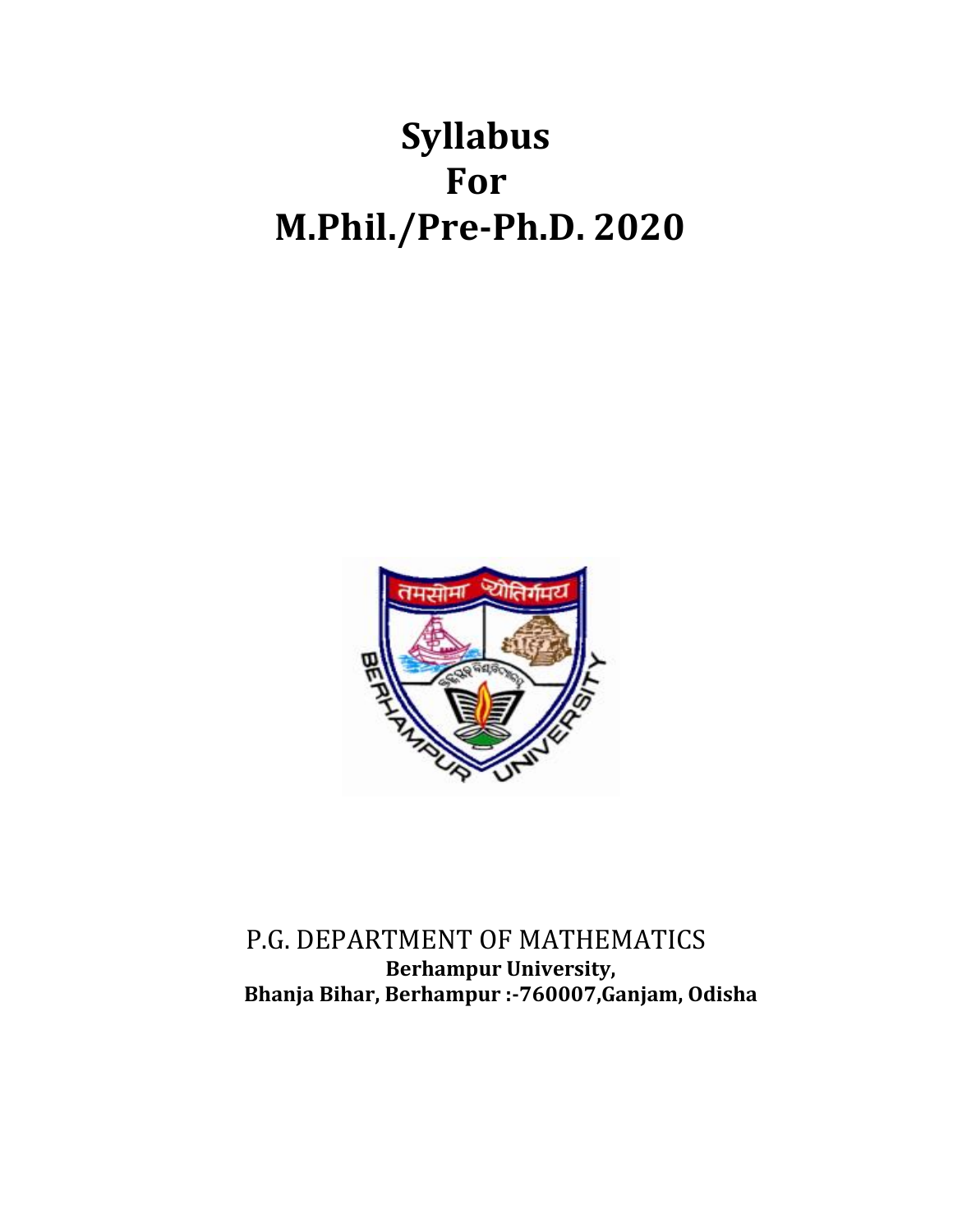#### **Syllabus for M.Phil/Pre-Ph.D. Mathematics**

**Objective of the Course:** The M.Phil/Pre Ph.D is offered by the P.G. Department of Mathematics as a full time course and its main aim is to give opportunity to students to acquire knowledge or develop skills and expertise relevant to their research interest.

| <b>Semester</b> | Name of           | <b>Name of the Paper</b>                            | No. of        | <b>Marks</b> | Remar           |
|-----------------|-------------------|-----------------------------------------------------|---------------|--------------|-----------------|
|                 | the Paper         |                                                     | <b>Credit</b> | <b>100</b>   | $\mathbf{k}$ s  |
|                 | Code              |                                                     | S             |              | <b>End Sem:</b> |
|                 |                   |                                                     |               |              | 80 Marks +      |
|                 |                   |                                                     |               |              | Mid Sem:<br>20  |
|                 | <b>MATH MPC1</b>  | <b>RESEARCH</b><br><b>METHODOLOGY</b><br><b>AND</b> | 04            | 100          | $-D0$           |
| Semester-I      |                   | <b>COMPUTATIONAL MATHEMATICS</b>                    |               |              |                 |
|                 | <b>MATH MPC2</b>  | BOUNDED AND UNBOUNDED OPERATORS                     | 04            | 100          | $-D0$           |
|                 | <b>MATH MPS3</b>  | <b>Five Seminar Presentation on Review</b>          | 04            | 100          |                 |
|                 |                   | <b>Articles</b>                                     |               |              |                 |
|                 |                   | Any one from the following Elective                 |               |              |                 |
|                 | <b>MATH MPE1</b>  | <b>MATRIX TRANSFORMATIONS IN SEQUENCE</b>           | 04            | 100          | $-D0$           |
|                 |                   | <b>SPACES</b>                                       |               |              |                 |
|                 | <b>MATH MPE2</b>  | FUNCTIONAL DIFFERENTIAL EQUATIONS                   | 04            | 100          | $-D0$           |
|                 | <b>MATH MPE3</b>  | RELATIVITY AND COSMOLOGY                            | 04            | 100          | $-D0$           |
|                 | <b>MATH MPE4</b>  | <b>INVENTORY AND PRODUCTION MANAGEMENT</b>          | 04            | 100          | $-D0$           |
|                 | <b>MATH MPE5</b>  | <b>NONLINER FUNCTIONAL ANALYSIS</b>                 | 04            | 100          | $-D0$           |
|                 | <b>MATH MPE6</b>  | <b>ANALYTIC NUMBER THEORY</b>                       | 04            | 100          | $-D0$           |
|                 | <b>MATH MPE7</b>  | <b>CLASSICAL BANACH SPACES</b>                      | 04            | 100          | $-D0$           |
|                 | <b>MATH MPE8</b>  | LINEAR PROBLEMS AND CONVEXITY,                      | 04            | 100          | $-D0$           |
|                 |                   | TECHNIQUES IN GEOMETRIC THEORY                      |               |              |                 |
|                 | <b>MATH MPE9</b>  | MATHEMATICAL PROGRAMMING                            | 04            | 100          | $-D0$           |
| Semester-II     | <b>MATH MPS 4</b> | REVIEW OF FOUR RESEARCH PROGRESS                    | 04            | 100          |                 |
|                 |                   | PRESENTATION (THROUGH) PPT                          |               |              |                 |
|                 | <b>MATH MPD1</b>  | <b>DISSERTATION</b>                                 | 12            | 300          |                 |

## **Detailed Course Structure**

#### **Total Credit : 32**

**MPC – Core Course 300 (Mandatory with no choice)**

**MPE- Elective 100 (Mandatory with choice departmentally)**

**PRO- Project 100**

#### **DISSERTATION- 300**

**Note:** Pre Ph.D students have to register for **16** credits of 400 marks to appear only Semester I, while M.Phil students have to register for **32** credits of 800 marks to appear both Semester –I & II.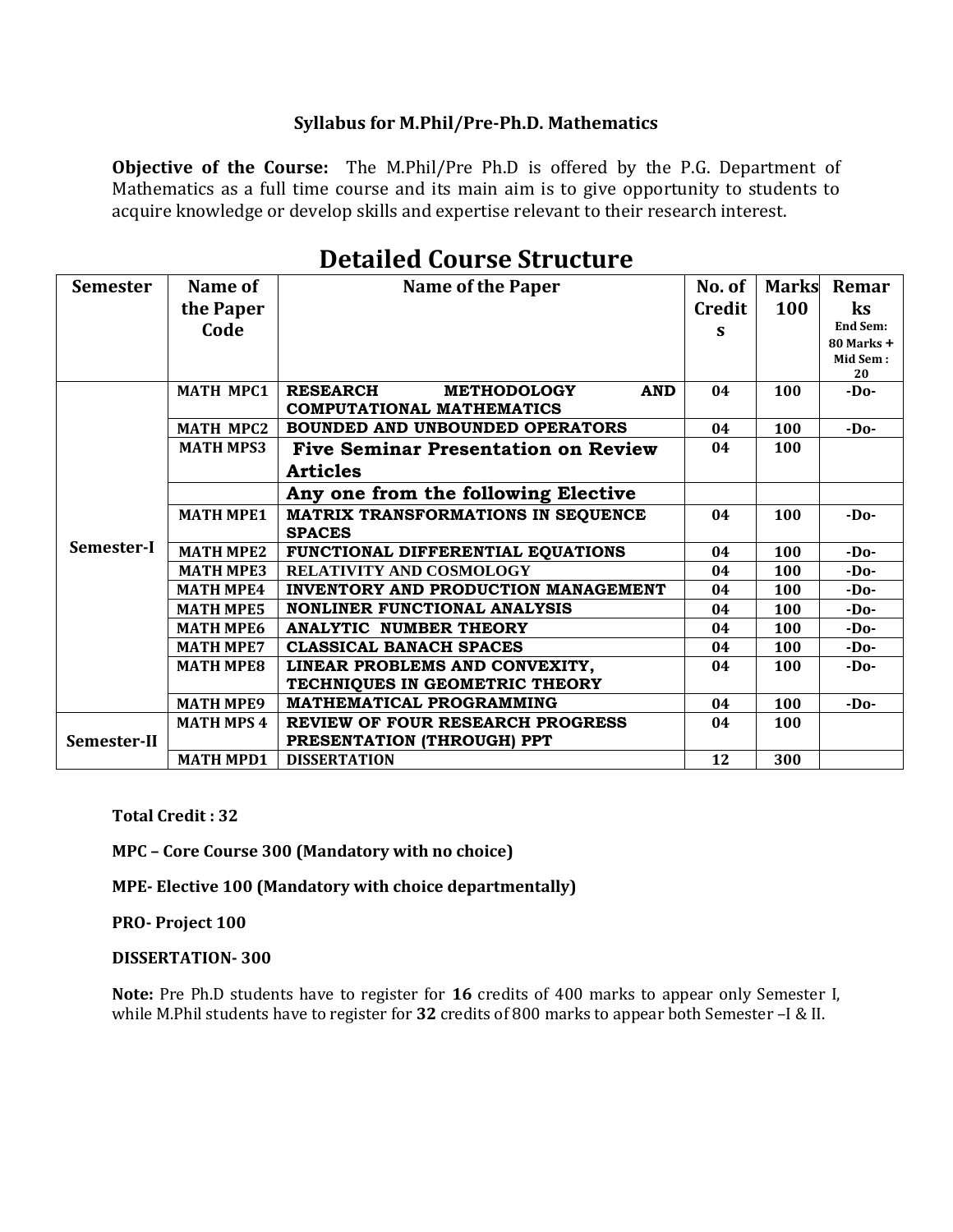#### **DETAILED SYLLABUS**

#### **SEMESTER-I**

## **PAPER- MATH MPC1 (4 Credits) RESEARCH METHODOLOGY AND COMPUTATIONAL MATHEMATICS**

a. Essays on Mathematical Writing **(1 credits)** Unit-1: The Basics, Topics Specific to the Writing of Mathematics, Exposition, Other types of Writing.

#### **BOOKS PRESCRIBED:**

- a) Primer of Mathematical writing- Stven G. Krantz (Universities Press)Chapters 1,2,3,4 .
- b) Computational Mathematics (**3 credits )**  Unit-2: Computational Models, Basic of Algorithm, Divide and Conquer Unit-3: Greedy Method, Dynamic Programming. Unit4: Further Divide and Conquer.

#### **BOOKS PRESCRIBED**:

 Design Method and analysis of algorithms-S.K. Basu (Prentice Hall of India) Chapters: 0, 1, 2, 3, 4, 5.

## **PAPER- MATH MPC2 (4 Credits) BOUNDED AND UNBOUNDED OPERATORS**

- Unit-1 : Test function and Distributions, Fourier Transforms.
- Unit-2 : Banach Algebras.
- Unit-3 : Commutative Banach Algebras, Tauberian Theory.
- Unit-4 : Bounded operators on Hilbert Space, Unbounded operators.

#### **BOOKS PRESCRIBED**:

Functional Analysis-W. Rudin (Tata McGraw-Hill) Chapters : 6,7,8,9,10,11,12,13.

## **PAPER – MATH MPS3 (4 Credits) Seminar Presentation**

Presentation with a review report based on review of 5(five) Important Research Papers published in reputed Journal.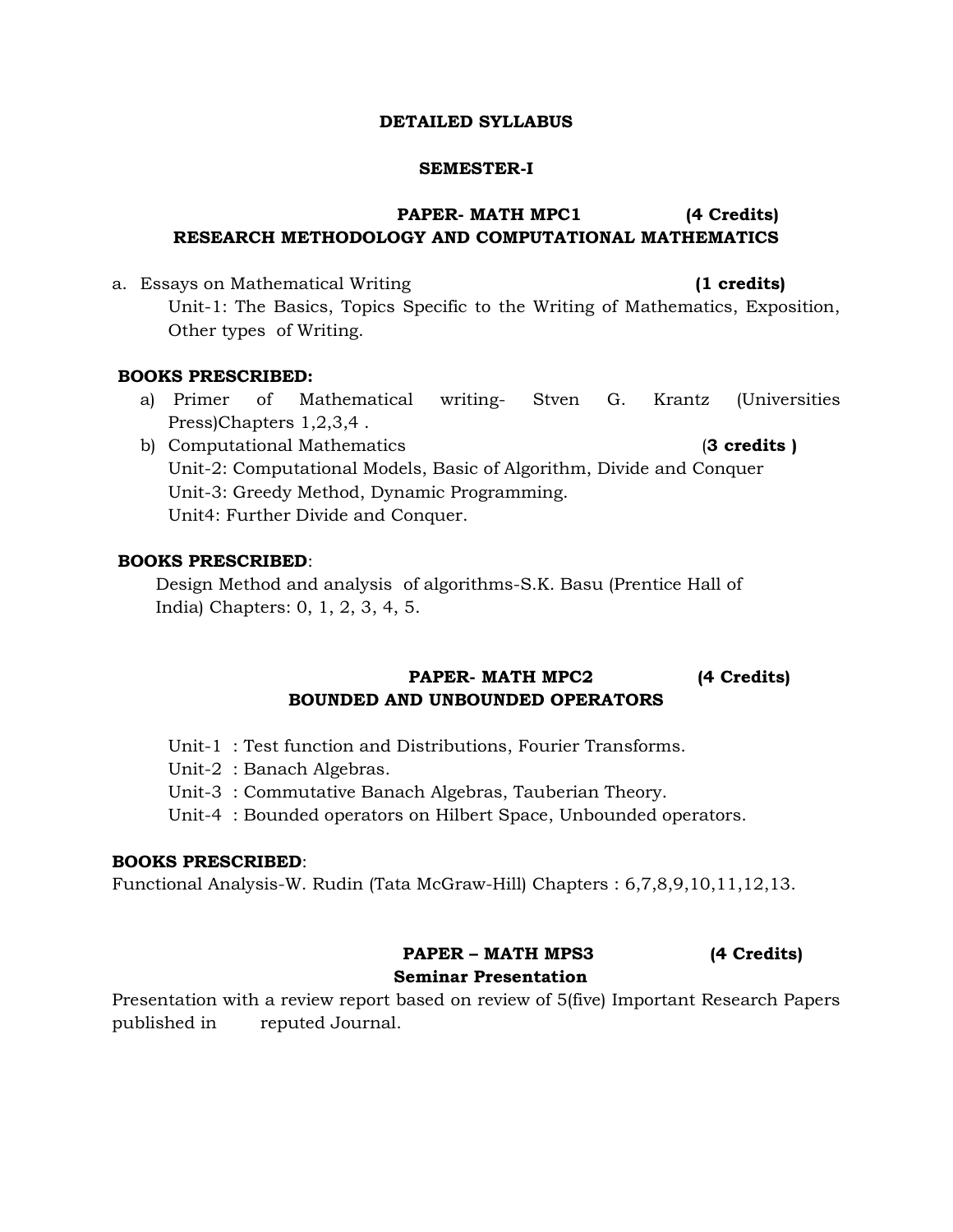**PAPER- MATH MPE1 (4 Credits)** 

## **(Any one from the following Elective paper) MATRIX TRANSFORMATIONS IN SEQUENCE SPACES**

Unit-1 : Generalised Korhe-toeplitz Duals. Operator Norlund means.

Unit-2 : Characterizations of Matrix Classes.

Unit-3 : Tauberian Theorems,Consistency Theorems.

Unit-4 : Mappings between sequence spaces. Topological properties of CA, the Extent of CA, The Bounded Consistency Theorem.

#### **BOOKS PRESCRIBED**

- 1. Infinite Matrices of Operators-I.J. Maddox(Springer-Verlag)Chapters :3, 4, 5,6,7.
- 2. Sequence Spances : W.H. Ruckle (Pitman) Chapters : 4,5 (Sections 4,5,6, only)

#### **PAPER - MATH MPE2 FUNCTIONAL DIFFERENTIAL EQUATIONS**

Unit-1-Uniqueness and Lipchitz conditions for ordinary differential equations, the liner equations of orders.

Sections : 4,5,6,8,10,11,12 and 13.

Unit-II--Linear ordinary differential systems, Introduction to delay differential equations.

Section : 14, 15, 16, 17, 18, 20, 21, 22.

Unit-III Introduction to delay differential equation, existence theory, Linear dealydifferential systems. Sections : 23,24,25,26,27,28,29. Unit-IV : Stability. Sections : 30,31,32,33,34.

#### **BOOKS PRESCRIBED**

Ordinary and Delay differential Equations :R.D. Driver (Springer-Verlag) Chapters : 2,3,4,5,6,7,8.

## **PAPER- MATH MPE3 RELATIVITY AND COSMOLOGY**

#### Unit-I

Space-time continuum, the three plus one dimensions of space-time , the geometry corresponding to space-time, the signature of the line element and three kinds of interval, Lorentz rotation of axes, transformation to proper coordinates.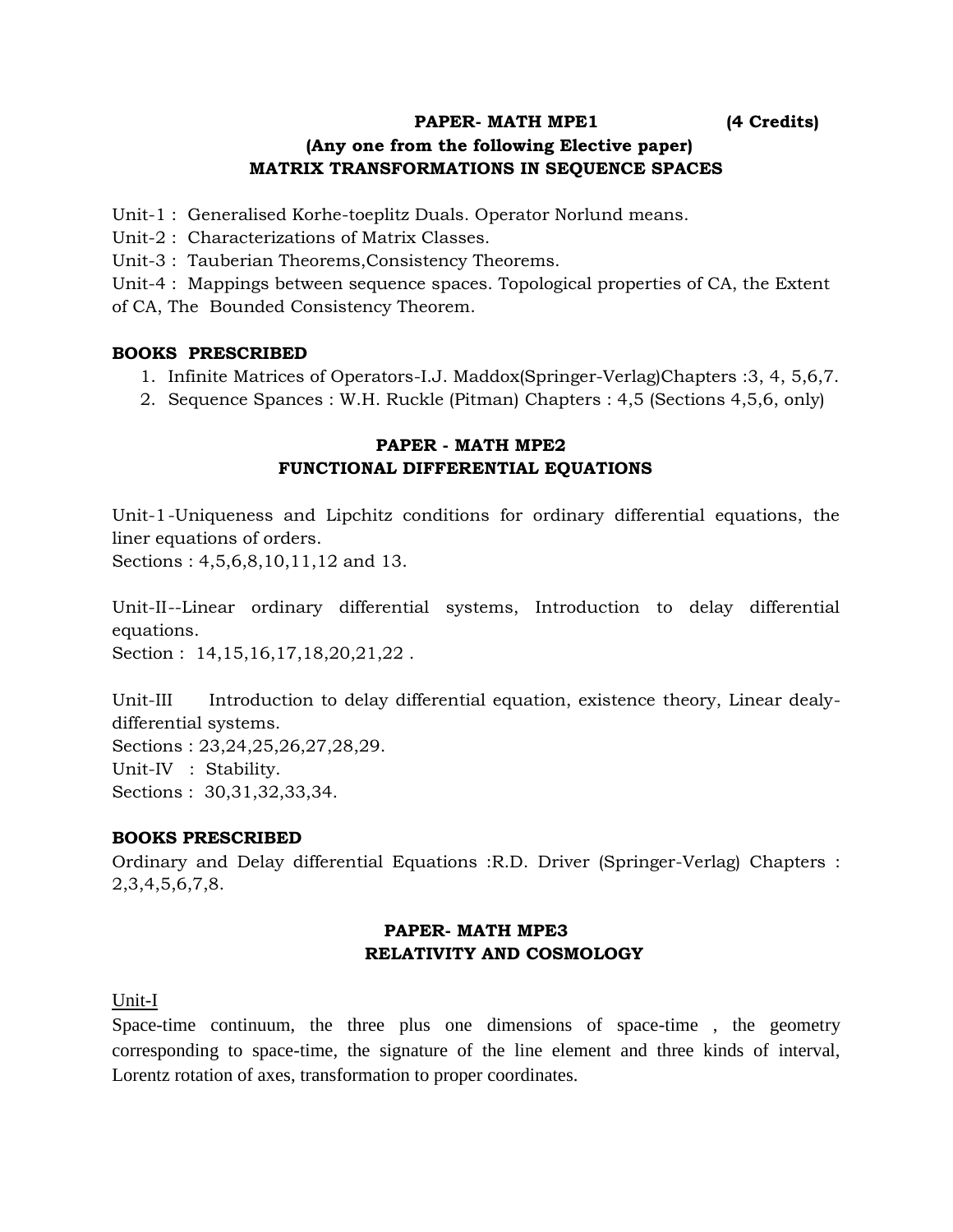Unit-II

Riemann Christoffel Tensor , Covariant curvature tensor and its properties, Ricci Tensor, Curvature invariant, Einstein space, Bianchi's identity, Riemannian Curvature, Einstein space, Flat space, space of constant curvature, for Schur's theorem.

## Unit-III

The fundamental principles of General Relativity, Principle of Covariance, Principle of equivalence, Principle of Mach, Gravitational field in empty space, Gravitational field in the presence of matter and energy, Simple consequences of principle of equivalence, Newton's theory as a first approximation, The Schwarzschild line element, the three crucial tests of Relativity.

## Unit-IV

Line elements for systems with spherical symmetry, static line element with spherical symmetry, Schwarzschild exterior and interior solutions, Non-static line elements with spherical symmetry-Birkoff's theorem, The generalized Lorentz electron theory the field equations, the gravitational field of a charged particle.

## **BOOK PRESCRIBED:**

- 1. Relativity, Thermodynamics and Cosmology , R.C. Tolman ,Clarendon press, Oxford. Chapter II(Art 13-18), VI(72-75,77-83), VII(94-99,102 ,107)
- 2. Tensor Calculus by Bary Spain, Radha publishing House, Calcutta Chapter V

## **PAPER- MATH MPE4 INVENTORY AND PRODUCTION MANAGEMENT**

Deterministic Inventory Lot-Size Model with Time proportional demand. Deterministic joint replenishment policy. Inventory Control of deteriorating items (discrete and continuous). Inventory Control under Inflationary Conditions. Inventory models with Stock dependent demand. Interaction of Inventory and trade credit policies. Impact of marketing policies on Inventory Decisions. Joint buyer-seller Inventory model. The Distribution free newsboy problem and its extensions.

Introduction to VMI and supply Chain.

Interaction of Inventory, Queues and Reliability.

 Aggregate production Planning: Fixed and Variable Work Force Model Inventory Location Model production planning with Time Varying Demand.

## Suggested Books :

- 1. Walters, C.D.J., 2003 Inventory Control & Management, John Wiley & Sons.
- 2. Heizer, J and Render, B, 2001, Princilples of operations Management, Prentice Hall.
- 3. Zipkin, P.H. 2000, Foundatilons of Inventory Management, Mc Graw-Hill/Irwin.
- 4. NJ Bernard, P. 1999, Integrated inventory Management, John Wiley and Sons, New York.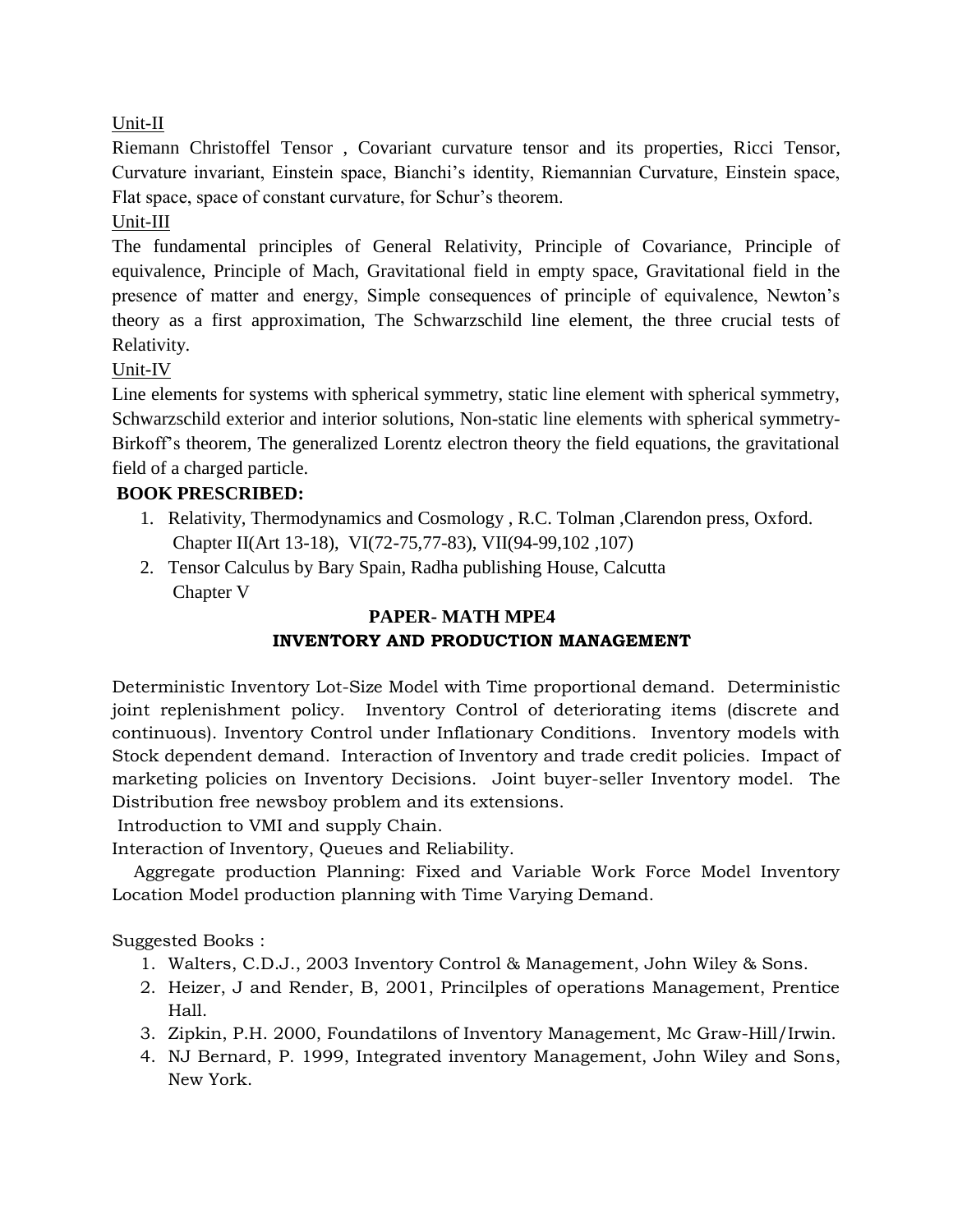- 5. Silver, E, Pyke, D. and Peterson, R, 1998. Inventory Management and production planning and Scheduling, John Wiley and Sons, New York.
- 6. Tony Wild, 1998, Best Practilce lin Inventory Management, John Wiley & Sons.
- 7. Bedworth and Bailey, 1987, Integrated Production Control System, John Wiley & Sons. New York
- 8. Plossl, G, 1985, Production and Inventory Control : Principles and Techniques. Prentice Hall,Englewood Cliffs,NJ.
- 9. Relevant research papers.

## **PAPER- MATH MPE5 NONLINER FUNCTIONAL ANALYSIS**

Unit-I Preliminaries Calculus in Banach Spaces.

Unit-II Monotone Operators.

Unit-III Fixed point theorems Banach"s Contraction Principle and its generalizations. Nonexpansive Mapping fixed point theorems of Brouwer and Schaudes.

Unit- IV Fixed point theorems for multifunctions. Common fixed point theorems Degree theory and Condensing Operators.

#### **BOOKS PRESCRIBED**

Some topics in nonlinear functional Analysis by Joshi and Bose (Wiley-Eastern). Chapters : 1, 2, 3, 4(omit sections 4, 6, 4, 7) , 5.

## **PAPER- MATH MPE6 ANALYTIC NUMBER THEORY**

Unit-I : Distribution of Prime Numbers, Congruence's.

Unit-II : Finite Abelian groups and their characters, Direchlet's theorems on primes in A.P.

Unit-III : Quadratic Residues and Quadratic Reciprocity Law, Dirichlet's series and Euler Products.

Unit-IV : The functions g (s) and L (s,y,) Analytic proof of the prime Number theorem.

#### **BOOKS PRESCRIBED**

An Introduction to Analytic Number Theory- T.M. Apostol (Narosa) Chapters: 4, 5, 6, 7, 9, 11, 12, 13.

## **PAPER- MATH MPE7 CLASSICAL BANACH SPACES** :

Unit-I : Schauder Basses

Unit-II : The Spaces  $c_0$  and  $I_p$ .

Unit-III : Symmetric Bases.

Unit-IV : Orlicz Sequence Spaces.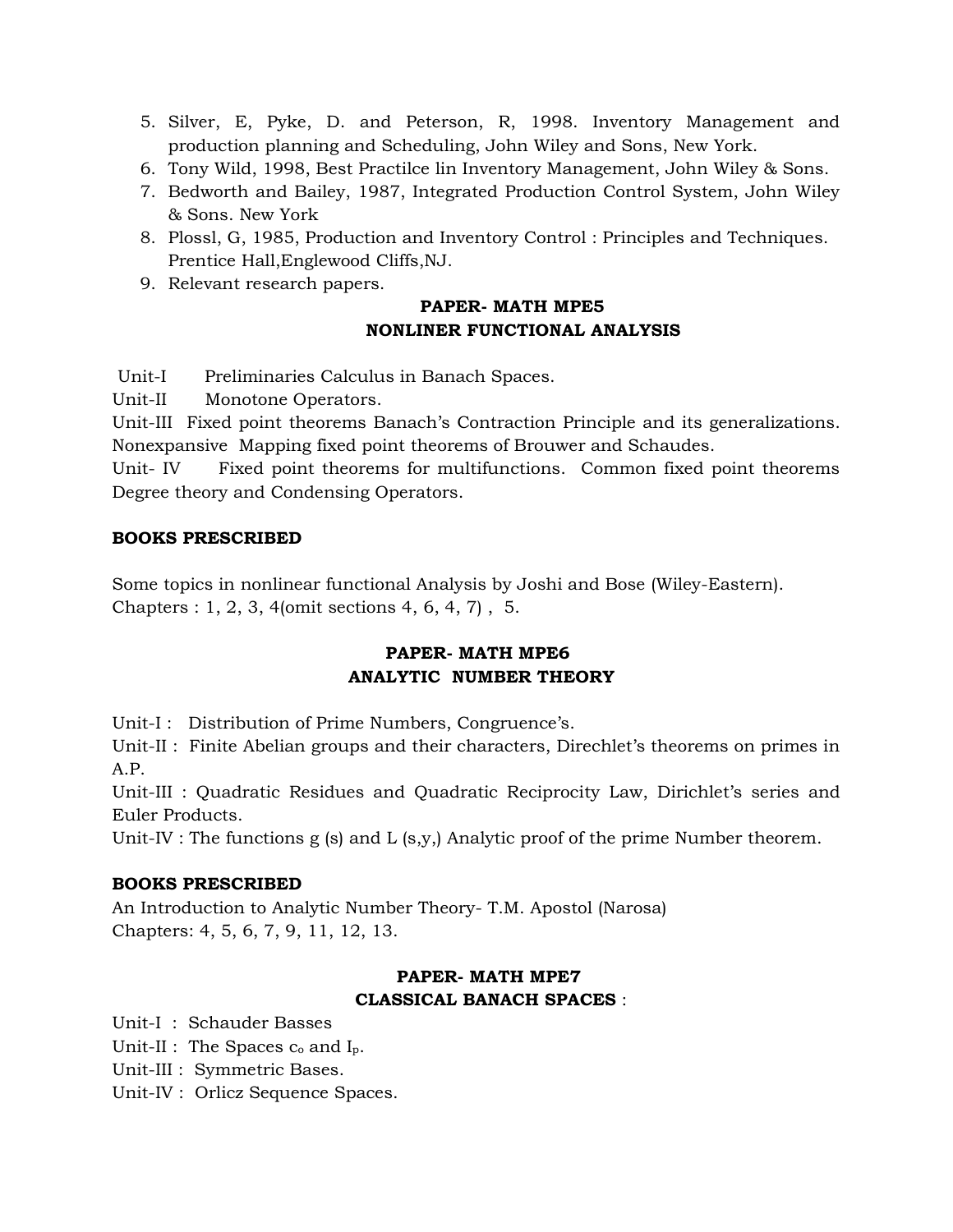#### **BOOKS PRESCRIBED**

Classical Banach Spaces-Lilnderstraws and Tzafriltil (Springer) Chapters : 1, 2, 3, 4.

## **PAPER- MATH MPE8 LINEAR PROBLEMS AND CONVEXITY, TECHNIQUES IN GEOMETRIC THEORY**

Unit-I: Elementary properties of univalent functions, special families of univalent functions, Subordination and the Herglatz formula.

Unit- II: The linear topological structure of the set of the analytic functions, Extreme points and closed convex hulls of several classes.

Unit-III: Applications to external problems. Supports point of several classes.

Unit- IV: Subordination, external point theory and  $H_p$ -spaces variability regions for families of analytic functions.

#### **BOOKS PRESCRIBED**

Linear problems and convexity techniques in geometric functions theory by D.J. Hallenbanck and T.H. Mec Gregor., Pitman.

Advanced Publishing Programme : Buston London, Melbourne 1984.

#### **BOOKS FOR REFERENCE**

- 1) Univalent Functions by P.L. Duren, Springer-Verlag New York (1983)
- 2) Geometric theory of functions of a complex variable by G.M. Goluzin, Translation of Mathematical Monographa, Vol, 26 Ame : Math, Soc. 1969.
- 3) Univalent Functions, Vol.I,II,III, by A.W. Goodman, Maviner Publishing Company. Tampa (1988)
- 4) Linear Operators : I Generalo Theory, Pure and Applied Mathematics. Vol.7 (1958) by N. Dunford and J.T. Schwariz.
- 5) Multivalent functional by W. K. Hayman Cambridge University Press, Cambridge(1958).

## **PAPER- MATH MPE9 MATHEMATICAL PROGRAMMING**

Generalized Convexity : Invexity and its generalization. F. Convex Functions and their generalization, B-Vex and Related Functions with applications to multi-objective fractional and minimax programming. Sub-gradient land Sub-Differential of Convex Function Sub-gradient Duality Necessary and Sufficient Optimality Conditions for MONLPP in term of Sub-gradients.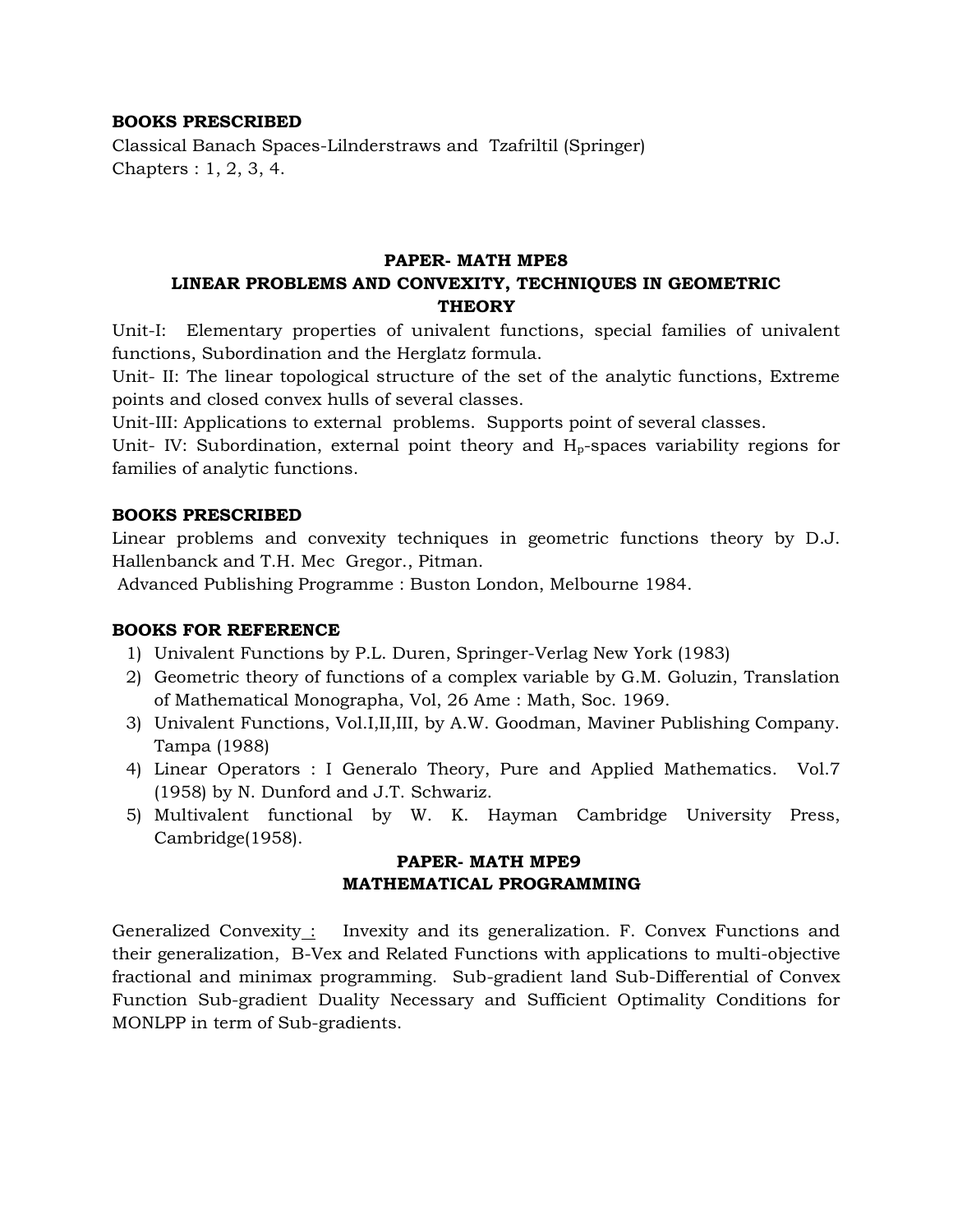Complementarity Problem :\_ Liner Complementarity problem, Equivalence of LPP and I.C.P. Equivalence of OPP and LCP, Equivalence of LCP and problem of finding equilibrium points of Bimatrix game.

Non-Linear Complementarity, Generalized LCP and its equivalence to Multi objective Programming Problem.

Goal Programming : Formulation of Goal Programming Models, Methods of Solution for Goal and Multi-Objective programming Goal Programming with Linear Fractional Objective Function.

Fuzzy Programming : Concept of Fuzziness in Objective Function or Constraint Functions or Both in LPP and NLPP.

Interior Point Methods for Solving Linear Programming Problem.

## **BOOKS PRESCRIBED**

- 1. Clarke, F.H, Ledyaev yu. S. Stern. R.J. Wolenski P.R, "Non-Smooth Analysis and Control Theory",Springer.
- 2. Cottle R.W., Pang J.S. and Stone RE (1992) "Linear Complementarity", Academic Press N.Y.
- 3. Ignizio, J.P,"Linear Programming in Single and Multiobjective System", Prentice-Hall, Englewood Cliffs, N.Y.
- 4. Ignizio,J.P.,"Goal Programming A Tool for Multiobjective Analysis", Vol.29,No-2,1109-1119(1978).
- 5. Zeleny, M. "Linear Multiple Objective programming", Lecture Notes iln Economics and Math, Systems, Springer, Berlin.
- 6. Murty, Linear programming-'Interior Point Methods'.

#### **SEMESTER-II**

## **PAPER-MATH MPS4**

## **REVIEW OF RESEARCH PROGRESS (THROUGH) PPT ( 4 credits)**

Four presentations based on the dissertation carrying 01 credit per presentation to be presented every month during the period of writing the dissertation.

- Unit-I : Presentation on Research proposal (overall)
- Unit-II : Presentation on review of literature on the Dissertation topic.
- Unit-III : Presentation on methodology and plan of research finding.
- Unit-IV : Presentation of final dissertation or Pre-submission of dissertation.